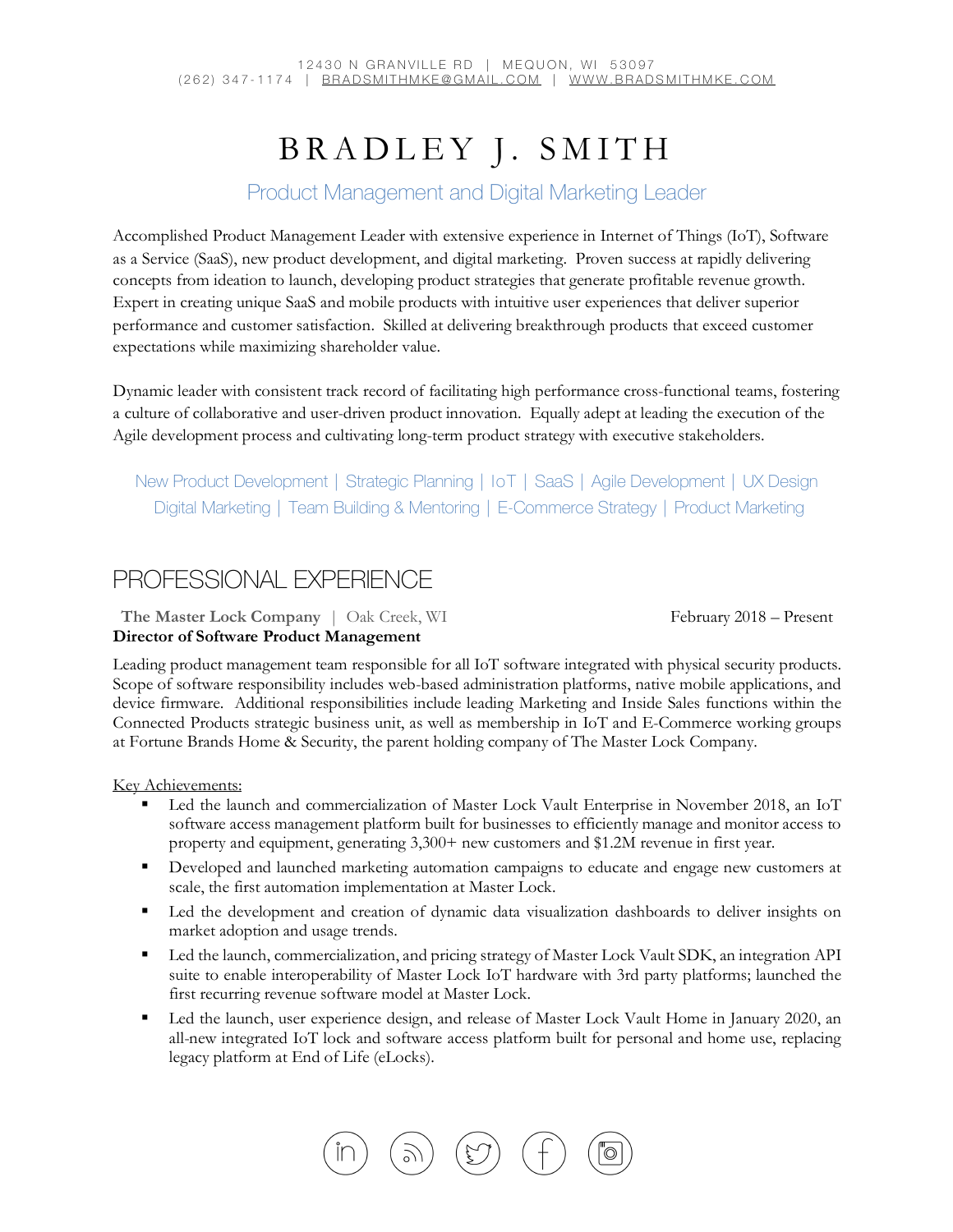- Led user research and experience design project with international design firm to refine customer workflows and deliver superior visual design, including end-user field observations and customer journey mapping.
- Coached and led Product Management team in establishing consistent product roadmaps, aligned with overarching corporate goals and driving alignment with Hardware and Firmware engineering.

#### **Retail Toolkit** | Milwaukee, WI March 2017 – February 2018 **General Manager and Head of Product**

Led product development and business growth for a retail software startup, which provided specialty retailers with inventory analytics and demand forecasting via integration with leading Retail Management Systems and integrated IoT people counting sensors. Drove the product roadmap and development in an Agile software development environment and executed voice of customer research. Led business development partnership programs with influential industry organizations to ramp market visibility and sales growth.

Key Achievements:

- Led the selection, hardware specifications, and integration of internet-connected people counting sensors to deliver in-store insights on shopper traffic patterns, sales conversion rates, and staffing alignment.
- Collaborated with software engineering teams to put Agile Kanban development process in place with direct integration and synchronization with customer-facing support ticketing system to drive efficiency and scalability.
- Developed product positioning, value proposition, and integrated marketing campaign which yielded 55% revenue growth in 6 months since launch.
- Secured partnership with National Bicycle Dealers Association and participated in national dealer meetings, which led to 30% of top national retailers adopting the solution.
- Led the specifications and development of proprietary email marketing automation solution, which delivers highly personalized and targeted email marketing based on the customer lifecycle and in-store purchases.

**ARI Network Services** (ARIS) | Milwaukee, WI January 2014 – March 2017 **Vice President of Product Management, Digital Marketing**

Led Product Management and Digital Marketing teams at ARI, developing integrated strategy for 15+ B2B products and services used by 22,000+ customers across 7 vertical markets (Power Sports, Automotive, Home Medical, Outdoor Power Equipment, Marine, Appliance, and RV), generating \$53 Million in FY17 worldwide. Developed 3-year product and services strategy aligned with emerging market trends and Corporate objectives.

Drove definition Product Management and Digital Marketing structure and culture, ensuring the development and mentoring of 20+ member team. During tenure, collaborated on successful screening, selection, and integration of 7 acquisitions over 9 years.

Key Achievements:

- Led product teams that drove \$2.5M recurring revenue growth of Website product segment over 2.5 years via organic sales growth.
- § Executed Product Strategy and collaborated with broader Executive team to drive record annual performance, posting 22% CAGR over 3 years with profitability outpacing revenue growth.

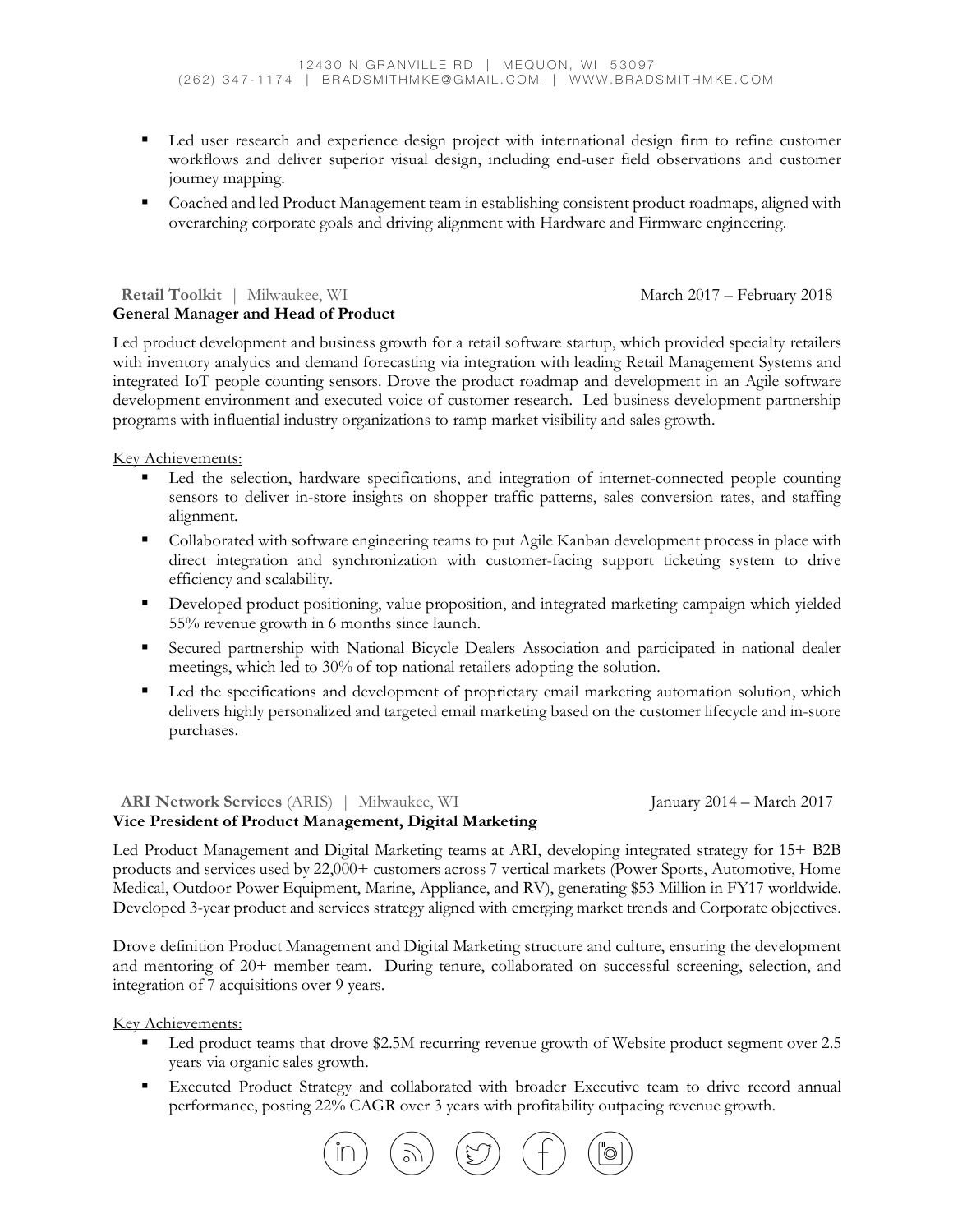- Revamped Digital Marketing business model, product mix and leadership, reversing flat, high-churn revenue trend to producing 60% growth in first year via customer-driven product development.
- **•** Developed standardized Agile Product Development framework for corporation and subsidiaries, establishing consistent, best-practice process for taking products from ideation through delivery.
- § Defined formal Product Management and Digital Marketing organizational roles, KPIs, and career pathing, drastically improving quality and consistency of product development execution and results.
- § Pioneered proprietary Dealership inventory and photo management mobile app for iOS and Android, generating over \$25k add-on incremental monthly recurring revenue after launch.

#### **ARI Network Services** (ARIS) | Milwaukee, WI August 2012 – December 2013 **Director of Product Management, General Manager of Aftermarket Content Publishing**

Led Product team managing ARI's B2B eCatalog product suite, with a worldwide user base generating over \$12M of revenue annually. Developed consistent processes for core Product functions, including go to market plans, product performance and financial reporting, and Agile software development processes.

Directed integration and growth strategy of Ready2Ride, a data authoring and enrichment business acquired in Indiana. Led Business Development and managed P&L to ensure consistent performance to budget.

**ARI Network Services** (ARIS) | Milwaukee, WI March 2009 – August 2012 **Product Manager**

Managed full lifecycle of nine B2B products with emphasis on user experience design, conversion rate optimization, competitive benchmarking and positioning, and product marketing. Researched market needs, developed requirements, and established product roadmap for a team of eight developers in an Agile development environment. Designed product UX and wireframes, and performed rapid prototyping using HTML/CSS/JavaScript. Deployed Google Analytics and Webmaster Tools for data-driven decision making.

**ARI Network Services** (ARIS) | Milwaukee, WI February 2008 – March 2009 **Professional Services Manager**

Led the implementation and design of e-commerce websites for dealers and OEMs. Managed team of three personnel performing design, development, and training activities, producing 50+ custom websites monthly. Regularly consulted with customers, design team, sales, and engineering to prioritize feature development on proprietary CMS.

**ARI Network Services** (ARIS) | Milwaukee, WI July 2007 – February 2008

#### **Web Designer**

Provided end-to-end strategic consultation and development of OEM and dealership websites on proprietary website CMS. Provided SEO and SEM consultation to increase sales. Technical skills: HTML, Javascript, CSS, Photoshop, SEO, SEM, Flash.

**Army National Guard 32nd Infantry Brigade** January 2001 – January 2007 **Staff Sergeant (E6)**